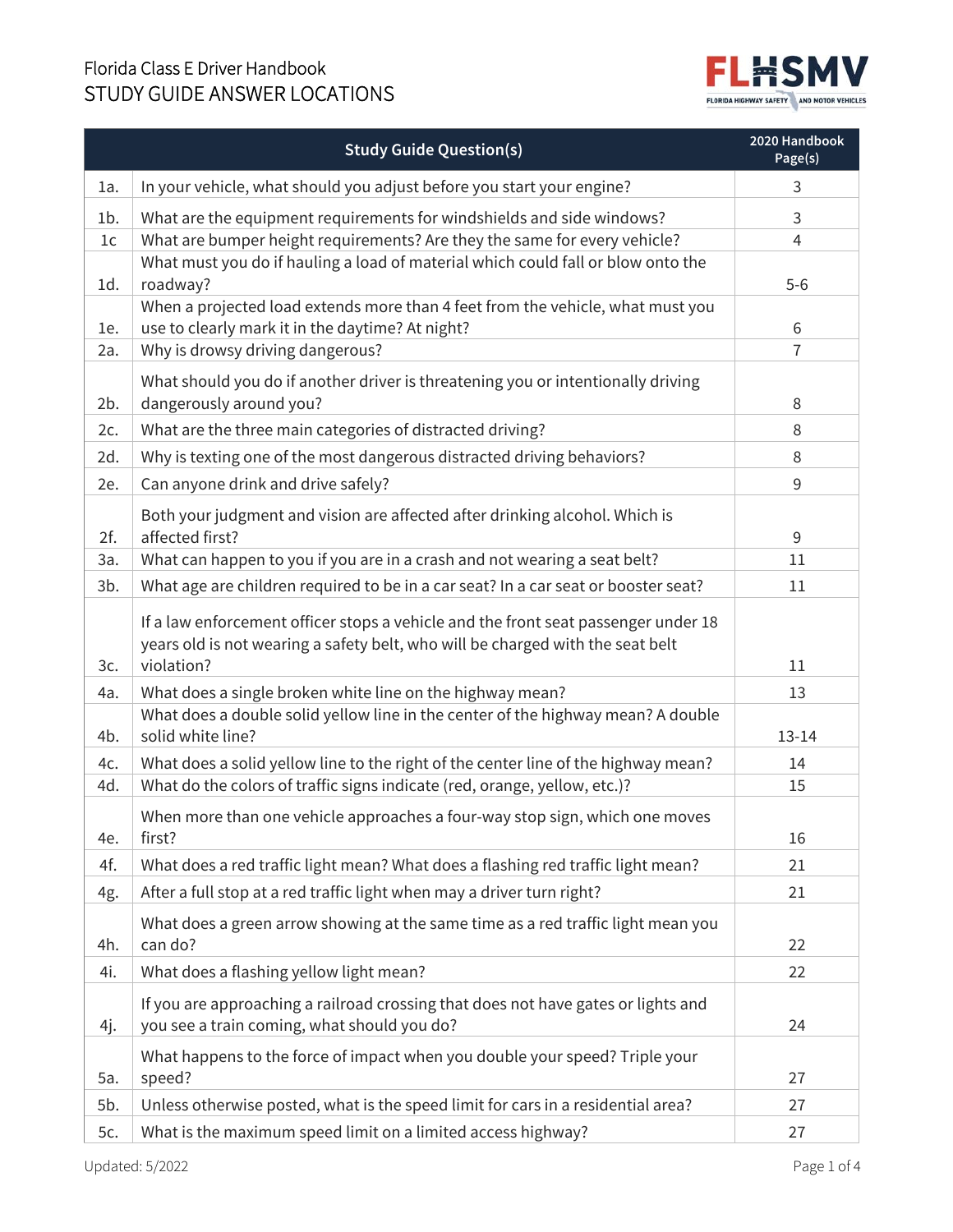## Florida Class E Driver Handbook



|     | <b>Study Guide Question(s)</b>                                                                                                                                                              | 2020 Handbook<br>Page(s) |
|-----|---------------------------------------------------------------------------------------------------------------------------------------------------------------------------------------------|--------------------------|
| 5d. | Can you be issued a citation for driving too slowly?                                                                                                                                        | 27                       |
| 5e. | What are the steps for making a smooth stop?                                                                                                                                                | 29                       |
| 5f. | What is the arm signal for a left turn? Right turn? Slow or stop?                                                                                                                           | 29                       |
| 5g. | How long (distance) should you signal before making a left or right turn?                                                                                                                   | 29                       |
| 5h. | When can you use a three-point turn? Where should you never make a three-point<br>turn?                                                                                                     | 30                       |
| 5i. | What is an open intersection? When must you yield right-of-way?                                                                                                                             | 30                       |
| 5j. | When may you drive in the left lane of a road with two lanes? With four lanes?                                                                                                              | 31                       |
| 5k. | What does it mean if you see red reflectors on the lane lines facing you? What<br>should you do?                                                                                            | 32                       |
| 5l. | What is the recommended safe following distance?                                                                                                                                            | 28                       |
| 5m. | When should you increase your following distance?                                                                                                                                           | 28                       |
| 5n. | What are blind spots?                                                                                                                                                                       | 33                       |
| 50. | How do you check your blind spots when you are preparing to change lanes or<br>turn?                                                                                                        | 33                       |
| 5p. | Where is it unlawful to overtake and pass?                                                                                                                                                  | 34                       |
| 5q. | Under what circumstances can you stop in the acceleration lane on an<br>expressway?                                                                                                         | 34                       |
| 5r. | What should you do if you drive past your exit on a limited access highway?                                                                                                                 | 34                       |
| 5s. | Where should you move your vehicle if you break down while driving on the<br>highway?                                                                                                       | 35                       |
| 5t. | What is the farthest away you can park from a curb?                                                                                                                                         | 36                       |
| 5u. | If you have a manual transmission, what gear should you put the car in when<br>parking downhill? Uphill? What if you have an automatic transmission?                                        | 36                       |
| 5v. | Where is parking prohibited?                                                                                                                                                                | 37                       |
| 5w. | Which way should you turn your wheels when parking uphill along a curb? Which<br>way should you turn them where there is not a curb? Which way should you turn<br>them if parking downhill? | 36                       |
| 6a. | Are motorists required to stop or yield for pedestrians crossing the street?                                                                                                                | 39                       |
| 6b. | What must you do when you see a pedestrian with a white cane in the street<br>ahead of you?                                                                                                 | 39                       |
| 6с. | What is the minimum distance a motorist must give when traveling next to a<br>cyclist?                                                                                                      | 40                       |
| 6d. | As a motorist, what should you do when preparing to turn right on a roadway with<br>a bike lane?                                                                                            | 40                       |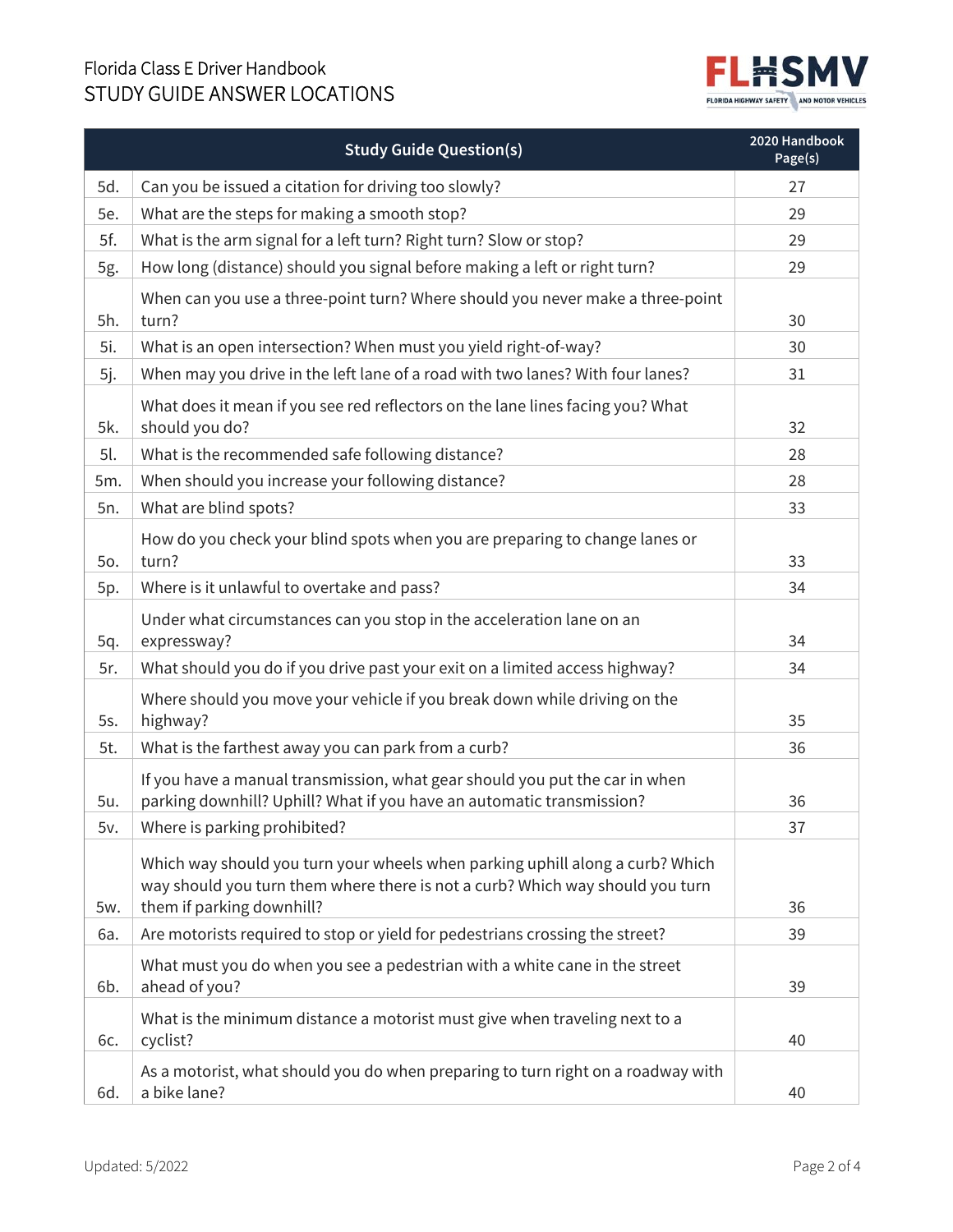## Florida Class E Driver Handbook



|            | <b>Study Guide Question(s)</b>                                                                                                                                    | 2020 Handbook<br>Page(s) |
|------------|-------------------------------------------------------------------------------------------------------------------------------------------------------------------|--------------------------|
| 6e.        | When on the roadway, do motorcyclists and moped riders have the same rights<br>and responsibilities as motor vehicle drivers?                                     | 42                       |
| 6f.        | If you are driving a motor vehicle, are you allowed to share a lane with a<br>motorcyclist?                                                                       | 42                       |
| 6g.        | When a school bus is stopped to unload children on a highway divided with a<br>raised barrier, are vehicles traveling in the opposite direction required to stop? | 43                       |
| 6h.        | When a school bus stops to unload children, are vehicles traveling in the same<br>direction required to stop?                                                     | 43                       |
| 6i.        | What must you do when children or school crossing guards are present in a<br>crosswalk?                                                                           | 43                       |
| 6j.        | What must you do if an emergency vehicle with activated lights and/or sirens is<br>approaching you from behind?                                                   | 44                       |
| 6k.        | What does the Move Over Law require you to do?                                                                                                                    | 44                       |
| 6l.        | What is a "No Zone"?                                                                                                                                              | 44                       |
| 7a.        | At what times must you use your headlights?                                                                                                                       | 47                       |
| 7b.        | At night, within how many feet of approaching a vehicle from the rear must you<br>dim your high beam headlights?                                                  | 47                       |
| 7c.        | Within how many feet of an oncoming vehicle should you dim your high beam<br>headlights?                                                                          | 47                       |
| 7d.        | When driving in the rain, fog, or smoke in the daytime, what lights should you use?                                                                               | 48                       |
| 7e.        | What should you do when driving on wet roads in the rain? Why?                                                                                                    | 48                       |
| 8a.        | What should you do if your right wheels go off the pavement while driving?                                                                                        | 52                       |
| 8b.        | What should you do if your tires begin to skid while driving?<br>When emergency braking, what is the difference between conventional brakes                       | 52                       |
| 8c.<br>8d. | and anti-lock brakes (ABS)?<br>What should you do during a tire blow-out?                                                                                         | 5, 52<br>53              |
| 8e.        | What must you do if you are involved in a minor accident and your vehicle is<br>blocking the flow of traffic?                                                     | 54                       |
| 8f.        | If you hit a parked car and are unable to find the owner, what should you do?                                                                                     | 54                       |
| 8g.        | What are the penalties for leaving the scene of an accident involving injury or<br>death?                                                                         | 55                       |
| 9a.        | What are the requirements of the No-Fault Law?                                                                                                                    | 57-58                    |
| 9b.        | If your license and registration are suspended for being in violation of the No-<br>Fault Law, what must you do to get them reinstated?                           | 58                       |
| 9c.        | What are the penalties if you are at fault in a crash and you are not insured in<br>compliance with the Financial Responsibility Law?                             | 58-59                    |
| 9d.        | What are the time restrictions for a motorist with a learner's license?                                                                                           | 60                       |
| 9e.        | What are the time restrictions for a licensed motorist under age 17? Under age 18?                                                                                | v, 60                    |
| 9f.        | When can you be charged with driving under the influence (DUI)?                                                                                                   | 60                       |